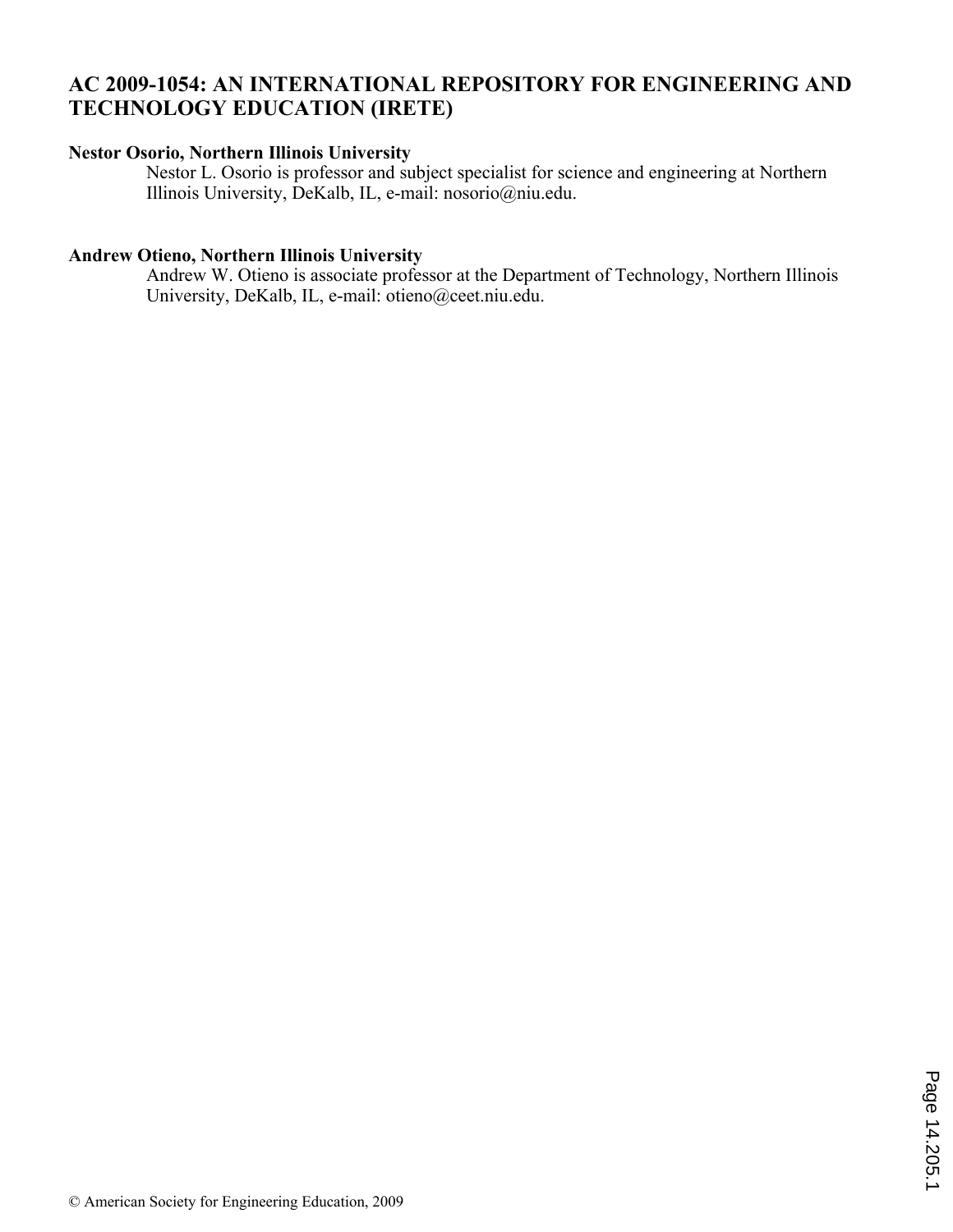# **An International Repository for Engineering and Technology Education (IRETE**)

#### **Abstract**

Engineers work in settings that are dictated by global perspectives. This places a need for engineers who can operate seamlessly in global environments. A key component for the success of this seamless knowledge exchange is the development of information repositories for the engineering fields. E-Lis < http://eprints.rclis.org > is an example of such a repository for documents, published or unpublished, on librarianship, information science and technology. IRETE will be a repository totally focused to the world-wide community of scholars and teachers dedicated to engineering education. IRETE will operate with an administrative group under the leadership of a Principal Investigator or Director. Several working groups will focus on specific tasks such as: a technical group; a procurement and selection group; a metadata group; a publicity group. This paper presents a framework for the design and development of IRETE.

#### **Introduction**

The cornerstone of the US economy depends on innovation and creativity, backed by a well trained engineering workforce. Engineers work in settings that are dictated by global perspectives. As manufacturing continues to shift offshore, many US companies have been compelled to maintain a competitive edge in their global perspectives. This places a need for engineers who can operate seamlessly in global environments. It is imperative that colleges and universities worldwide must collaborate to develop strategies that provide the global perspectives and international experiences that will facilitate their graduates to perform effectively in this new world order. The role of information exchange in this effort is fundamental, as it provides the much needed avenues for knowledge dissemination. A key component for the success of this seamless knowledge exchange is the development of information repositories for the engineering fields.

In this paper, we would like to propose the development of a repository for information related to engineering and technical education. This International Repository for Engineering and Technology Education (IRETE) will serve a wider population of educators, students and the public, worldwide. We will present its importance, benefits to the profession and society, and the basic operating principles for this project. Two examples of successful subject repositories include the arXiv and E-Lis. The arXiv < http://arXiv.org >, a physics repository partially funded by the National Science Foundation, resides at Cornell University and is one of the largest in the world. Its main focus is physics but it also covers other related subjects. E-Lis < http://eprints.rclis.org > is a repository for documents, published or unpublished, on librarianship, information science and technology. It is housed at CILEA, Consorzio Interuniversitario Lombardo per l'Elaborazione Automatica, Italy. E-Lis is run by a multinational group of volunteers.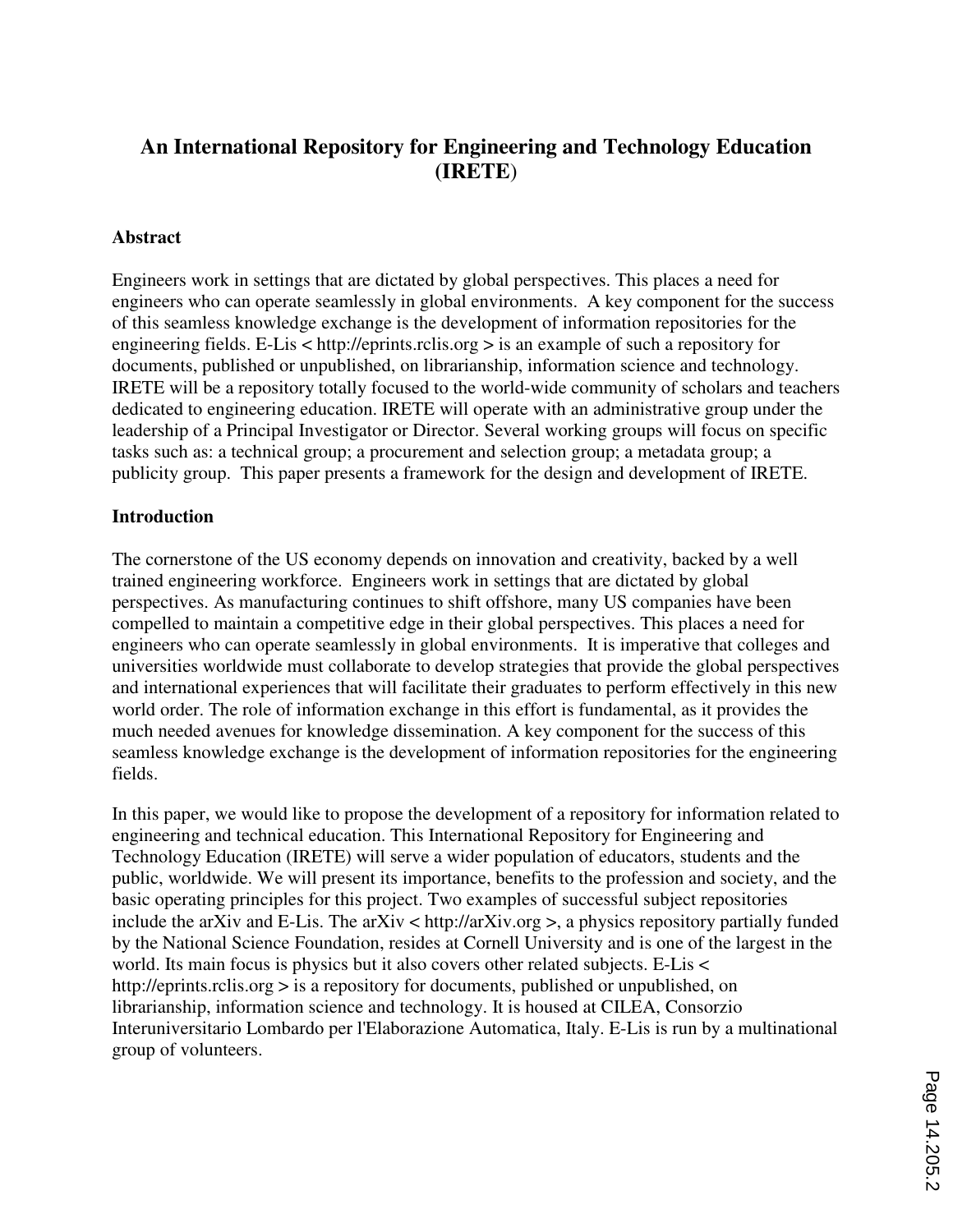IRETE will be a repository totally focused on the world-wide community of scholars and teachers dedicated to engineering education. Educators around the world will have access to documents or bibliographic records that have not been properly entered into databases, catalogs or web engines such as Yahoo or Google. This information is essential for the improvement of teaching methods and the utilization of technology in the classroom. The benefits of a repository like IRETE go beyond engineering education; educators in other areas (the sciences, for example) would have access to information on curriculum development, course design, the recruitment and retention of students from ethnic groups and more.

IRETE will operate with an administrative group under the leadership of a Principal Investigator or Director. Several working groups will focus on specific tasks such as: a technical group; a procurement and selection group; a metadata group; a publicity group; etc. Finally, administrative procedures, a strategic plan, a plan for securing funding, and assessment strategies will be developed.

### **Preserving the Literature of Engineering Education**

The literature of engineering education is complex and extensive. Powell<sup>1</sup> describes the components of engineering education in a recent publication:

 "Engineering education encompasses a number of categories, including students, faculty, practitioners and alumni, courses and programs, and assessment and evaluation. Topics relating to students include learning resources and practices, admissions and graduation requirements, advising, research opportunities, retention, and minority groups. Topics relating to faculty include specific teaching methods, publications and research methods, hiring, promotion, tenure, and strategies and tools used in the classroom. Practitioners and alumni address subjects relating to industry and collaborations. Assessment and evaluation refer to improving specific courses as well as overall engineering programs, plus distance learning, design, and ethics courses. Other topics include history of engineering education, and education and learning theory. Taken together they comprise the foundational subjects of engineering education."

Other topics not mentioned by Powell are, for example, the teaching of fundamental engineering concepts at the K-12 level, international education collaboration and standards, and lifelong learning.

The engineering education literature is produced in a variety of formats. As indicated by De Petro<sup>2</sup>, articles in journals and articles in conference proceedings constitute the larger percentage, but books, book chapters, theses, reports, manuscripts and other formats are also represented. De Petro also states that engineering education is often underutlized; libraries do not have consistent collection development programs to acquire and maintain subscriptions of journals and conference proceedings, and the bibliographic records of the many contributions to the field are not found in the standard databases related to engineering or education. This problem which De Petro named a 'bibliographic deficiency' has often been a topic of discussion in some professional discussion groups of science/engineering librarians. The De Petro article is an  $\frac{1}{2}$  accurate confirmation of the finding demonstrated by Osorio<sup>3, 4</sup> at two conferences of the American Society for Engineering Education.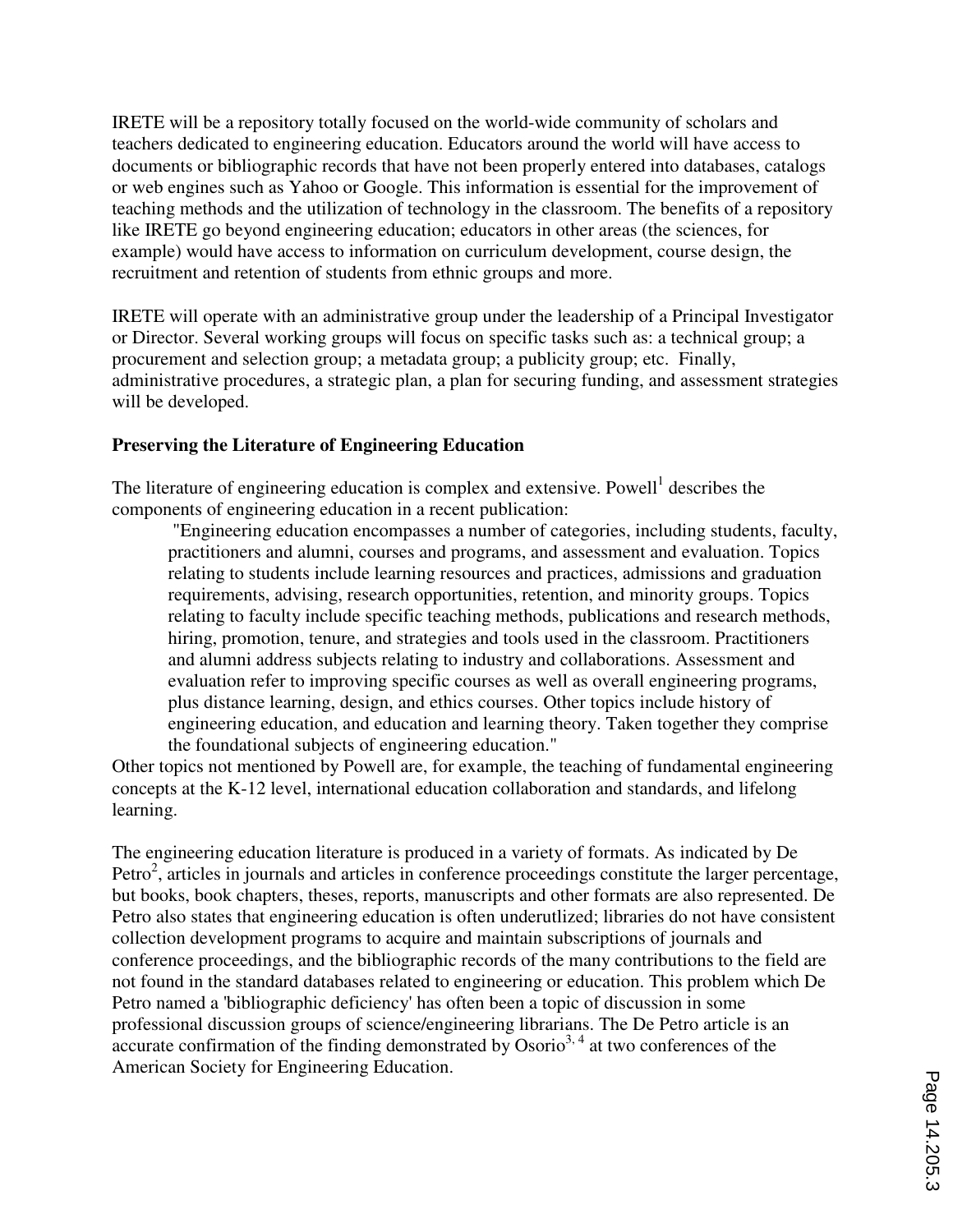As indicated in a recent article by Jesiek et al.<sup>5</sup> "an impressive expansion of engineering education has been underway since at least the early 2000s. This domain now boasts an infrastructure comprised of funding and granting agencies, publication outlets, conference venues, and academic units." This observation reinforces the findings of previous studies analyzing the literature of engineering education<sup>6, 7,8</sup> that demonstrated that the field is robust, with an increased emphasis on the utilization of research methodologies, and is international in coverage. It is an active scholarly field with participation from several professional societies, and with the production of a good number of dedicated journals and conference proceedings. The literature of engineering education also receives contributions from publications from almost all fields of engineering. In summary, its annual output is significant.

The International Repository for Engineering and Technology Education (IRETE), proposed here, would be a specialized and comprehensive database that would fill the gap or 'bibliographic deficiency' mentioned above. IRETE would be a database for all published documents related to engineering and technology education. The term 'published documents' includes articles in journals, conference papers, book chapters, and other publications that have gone through a peer review process and have been published by recognized professional publications. The main purpose is to create a repository database that would cover the literature of engineering and technology education internationally.

The proposed project for improving access to the literature of engineering and technology education has four specific goals:

- i) to identify the body of literature from 1980 to the present that has been subject to a peer review process. This will include articles in journals, articles in conference proceedings, books, book chapters, reports, dissertations, and other documents;
- ii) to construct a thesaurus for technology and engineering education, which will be used in the metadata of the database;
- iii) to construct a database repository in an open-source environment such as EPrint, Fedora, or DSpace that will comply with the existing sophisticated technical requirements of cyberspace; including the allocation for high density data collection, images, graphs and other objects;
- iv) to communicate to the target audience the availability of this dedicated engineering education database.

### **Repositories**

An increasing number of academic and research institutions, as well as professional organizations, are building institutional repositories (IR) of electronic documents and objects. From the most respected universities (e.g., DSpace at MIT) to smaller technical institutions, IRs have been created to display the creativity and productivity of their researchers, faculty and students. IRs are found in many different frameworks; some are institutionally-oriented, while others are subject-oriented. Bailey<sup>9</sup> provides the basic information needed to understand the nuts and bolts of an IR. The software available, how to self-archive documents, and the legal aspects of depositing articles are well covered on his web page.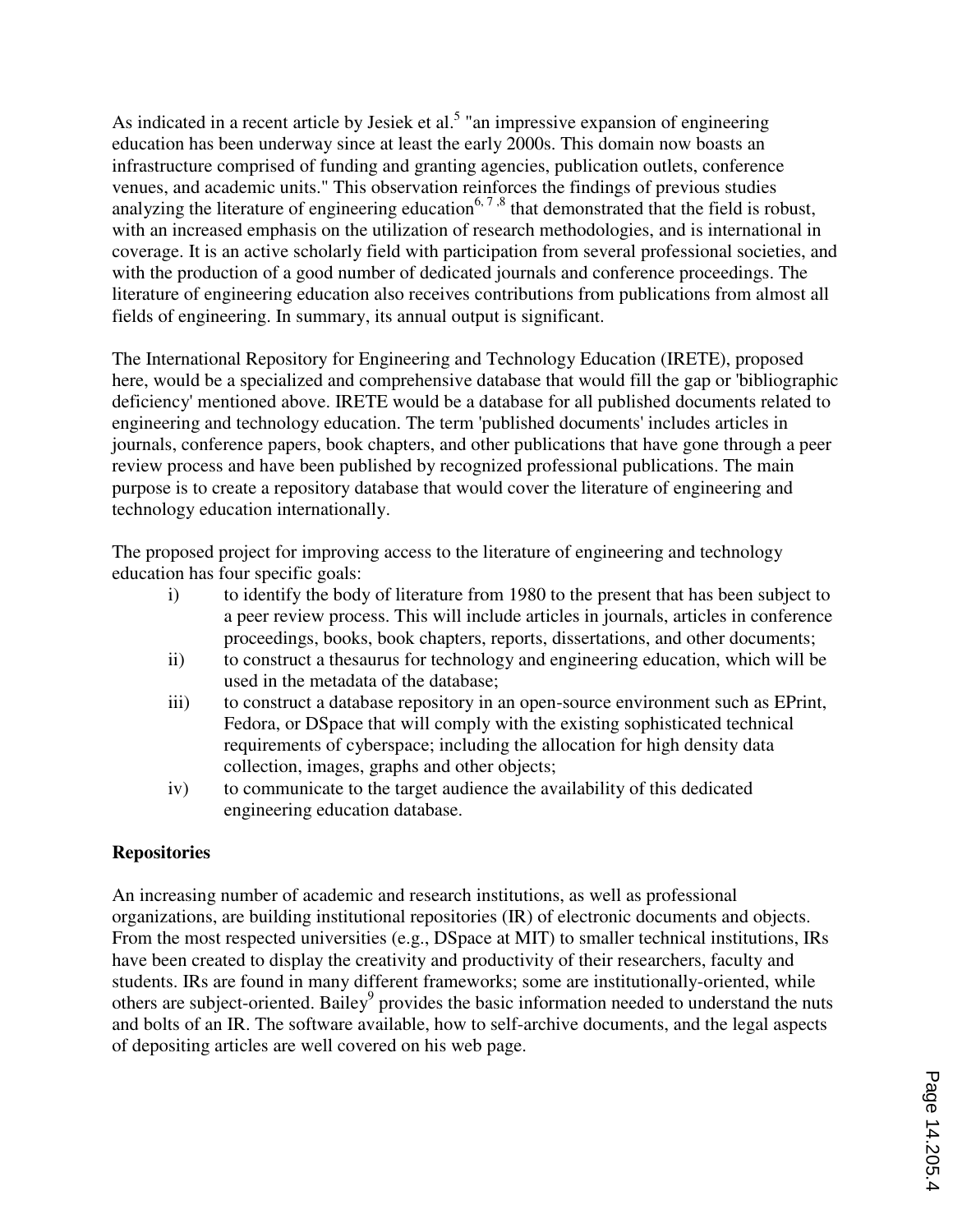The number of IRs is continually growing. OpenDOAR – The Directory of Open Access Repositories <http://www.opendoar.org > includes 1,200 entries. Housed at the University of Nottingham, UK, it is recognized as an authoritative source and it is supported by the Open Society Institute (OSI). An example of academic IRs is the DSpace at MIT < ttp://dspace.mit.edu  $>$ . DSpace (which is featured in the January 2009 issue of PRISM<sup>10</sup>) is composed of fifty-eight communities representing many of MIT's departments and research centers. It is widely known for The MIT OpenCourse Ware - MIT OCW Archived Courses.

Subject-focused IRs are also abundant. The well-known arXiv at Cornell University < http://arxiv.org > which covers documents on physics, mathematics, non-linear science, computer science, quantitative biology, and statistics contains about half-a-million openlyaccessible articles. IRETE will fall in the category of a subject-focused repository. There are also some commercial enterprises offering now the capacity of building IRs, one example is BePress from Berkeley, CA.

## **Educational and Social Benefits**

Several communities will benefit from having a specialized and dedicated open access bibliographic database of peer reviewed engineering and technology education documents. Researchers and librarians will benefit by having one database containing the bibliographic information of thousands of documents which can be used to support the findings for their engineering education project or to make bibliographies tailored to a specific topic. Teachers and curriculum developers at the K-12 level can use this database to find information about what works and what does not. For example, information about papers and documents explaining in detail how specific teaching labs can effectively be used in the classroom will be available.

College instructors at the undergraduate and graduate level will find numerous examples on how to improve their teaching and how to make modifications in the curriculum of their departments. Graduate students and teaching assistants will also learn about new approaches for teaching engineering topics.

Accreditation boards, university administrators, department heads, and teaching faculty can find valuable information about how to implement assessment programs in engineering and technology programs in this database. Students at all levels working on their research papers in technical related areas will find out, for example, how to utilize equipment in a lab environment.

The general public would also benefit. As indicated earlier, the formation of a diverse and highly-capable technical workforce is key for the healthy social and economic future of the country. This database can provide the general public information about efforts to improve technical education.

### **Technical Functionality of IRETE Project**

IRETE will be a bibliographic database and repository developed using open-source software such as Fedora (Flexible Extensible Digital Object and Repository Architecture), EPrint, or DSpace with approximately 100,000 records - partially full-text - covering the period from 1980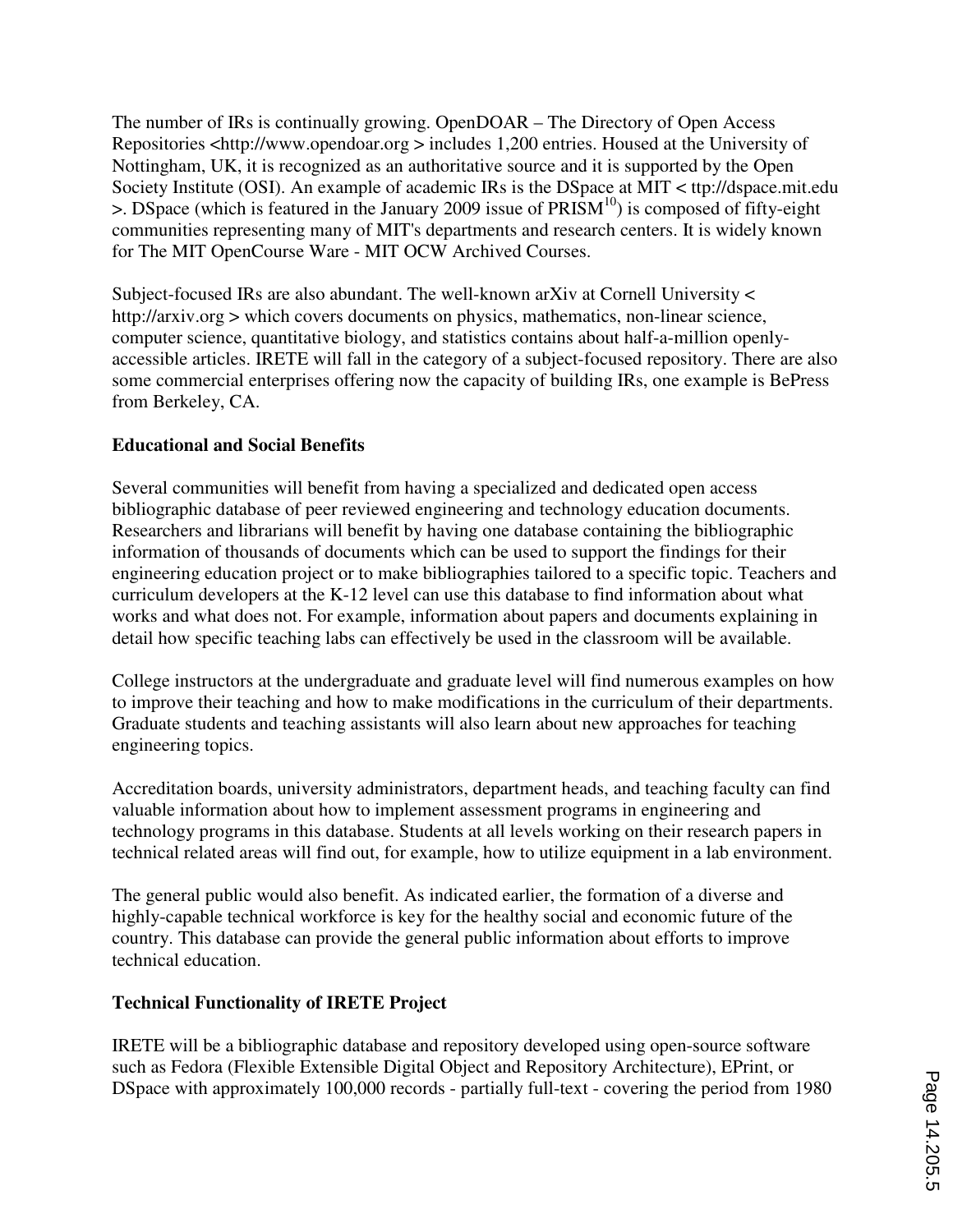to the present. The major tasks for the development of this project are: 1. Identification of documents, 2. Procurement of documents, 3. Thesaurus development, 4. Database development, and 5. Database Public Interface development.

The identification of publications related to engineering education represents an essential step. The publications to be included in the database are conference proceedings, journals, books, book chapters, and other publications. Articles from conference proceedings represented according to Osorio<sup>4</sup> are: Annual Conference on Frontiers in Education; ASEE Annual Conference; SEFI Conference; International Conference on Engineering Education; SIGCSE Technical Symposium on Computer Science Education, International Conference on Engineering and Technology Education, INTERTECH; International Conference on Electrical and Computer Engineering, ICECE; and International Conference on Engineering Education ICEE.

Osorio's list covers more than 50 conference proceedings and many of these publications are not included in standard databases. The ASEE Regional conferences have never been indexed in any database. ASEE is divided into twelve regions, with each region holding annual sectional meetings. The work done by De Petro<sup>2</sup> and Osorio<sup>3, 4</sup> has produced a list of dedicated engineering education journals. They also have identified other publications, most of them related to engineering fields, that publish on educational topics. The total combined list covers hundreds of titles. Some of them are: IEEE Transactions on Education, Chemical Engineering Education, ASEE Prism, International Journal of Electrical Engineering Education, International Journal of Engineering Education, European Journal of Engineering Education, Journal of Engineering Education, Journal of Professional Issues in Engineering Education, Engineering Science and Education Journal (ceased 2002), and International Journal of Mechanical Engineering Education. Standard engineering and educational databases have shown inconsistency in indexing articles on engineering education; missing articles or entire volumes are a persistent problem.

Databases and a variety of bibliographies would be used to identify books, book chapters, reports, dissertations, and other publications. These types of materials are also not consistently indexed by engineering or educational databases. It is estimated  $11$  that the total number of documents to be identified from 1980 to present is nearly 100,000.

The procurement of documents will be a major effort for the completion of this project. Since most of the documents pre-1995 are in paper format, their procurement will require the expertise of document delivery services, the active participation of the director and co-directors by contacting several engineering, educational, and library-related professional organizations. The ability to find copies of hard-to-find publications will be an important task in this project. The logistics involved in uploading documents not only involve finding them, but also the process of getting the proper copyright permission for making them available. The members of the External Advisory Group would also be extremely valuable in this phase. The idea is to create a network of volunteers from several professional societies that would help in the finding of documents. This community involvement would also help in the dissemination process of the project.

A Thesaurus of terms for engineering education is not available. The development of such a thesaurus can be achieved by extracting the vocabulary terms by authors at the time of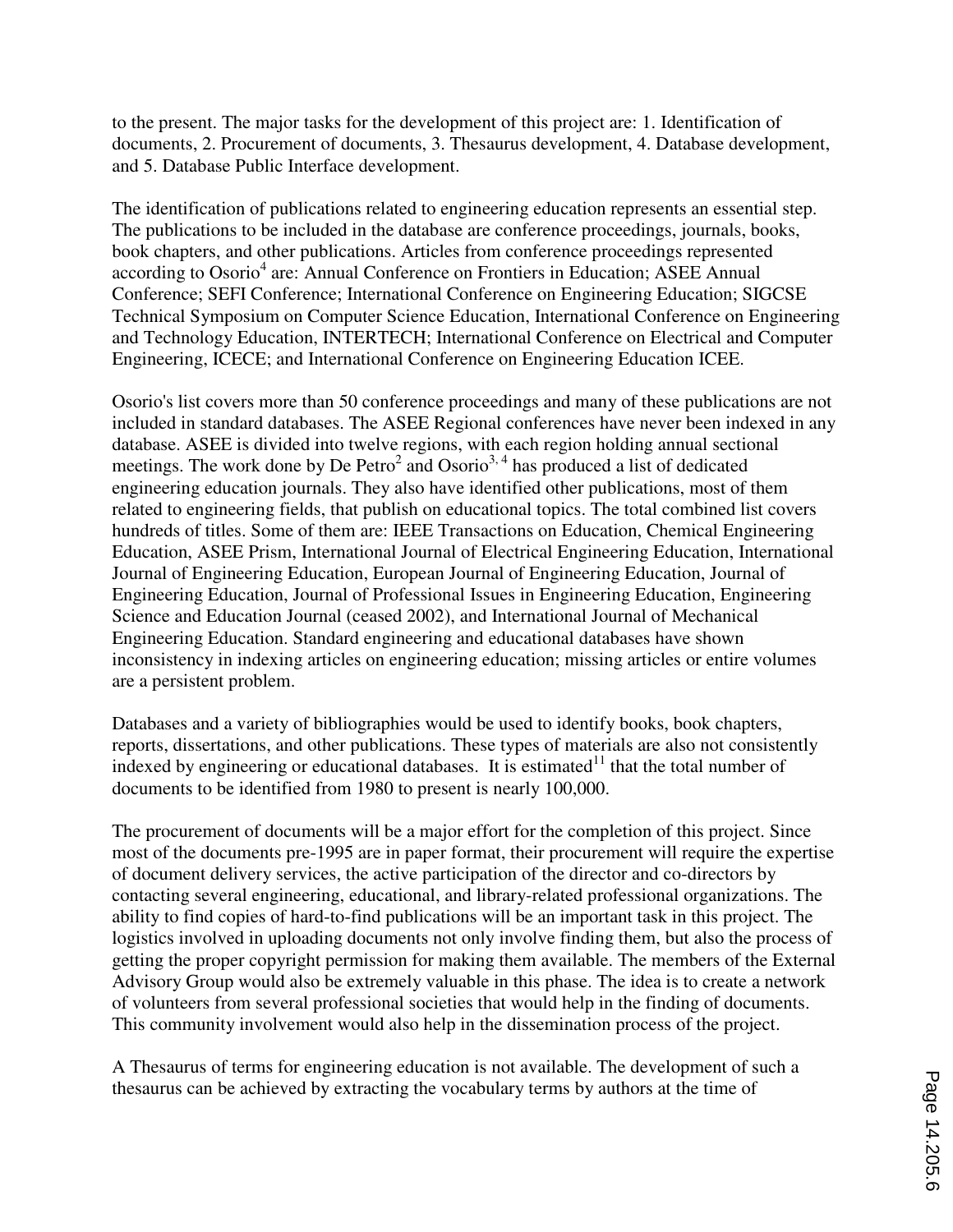submission to conference proceedings and journals of the ASEE and SEFI societies. The collective subject vocabulary from these publications would be used as the base to construct a thesaurus for engineering and technology education. Hundreds of terms will be extracted from the documents, compiled, and organized.

For its technical functions, IRETE will utilize an operating system like the Flexible Extensible Digital Object and Repository Architecture (Fedora) and the metadata of records will follow a well established standard such as the Dublin standard or a modified form. IRETE will also adapt the most current protocol of the Open Archives Initiative (OAI). The flow of processing a document is shown in Figure 1:



Figure 1

The database public interface will have the capability of searching several fields using Boolean operators (AND, OR, and NOT). Searchable fields will be: subject term, title, abstract, author, conference, and journal title. An "all fields" option will also be available. Limits to the search would be by: a range of years, type of document (article in journal, conference papers, book chapter, dissertation, report, etc.), and audience. A free keyword search capability would also be an option. Access by browsing the list of journals, conference proceedings and books will be also available.

The project would be divided into three phases:

Phase 1. Building the database architecture, creating the interface, developing a thesaurus, initial testing, beginning identification and collection of documents.

Phase 2. Continuing the identification and procurement of documents, loading metadata of documents without full-text, loading full-text documents and their metadata, testing and evaluation.

Phase 3. Open to the public, continuing loading metadata and full-text materials. At this time users will also be allowed to upload their documents using a proper registration and log-in system.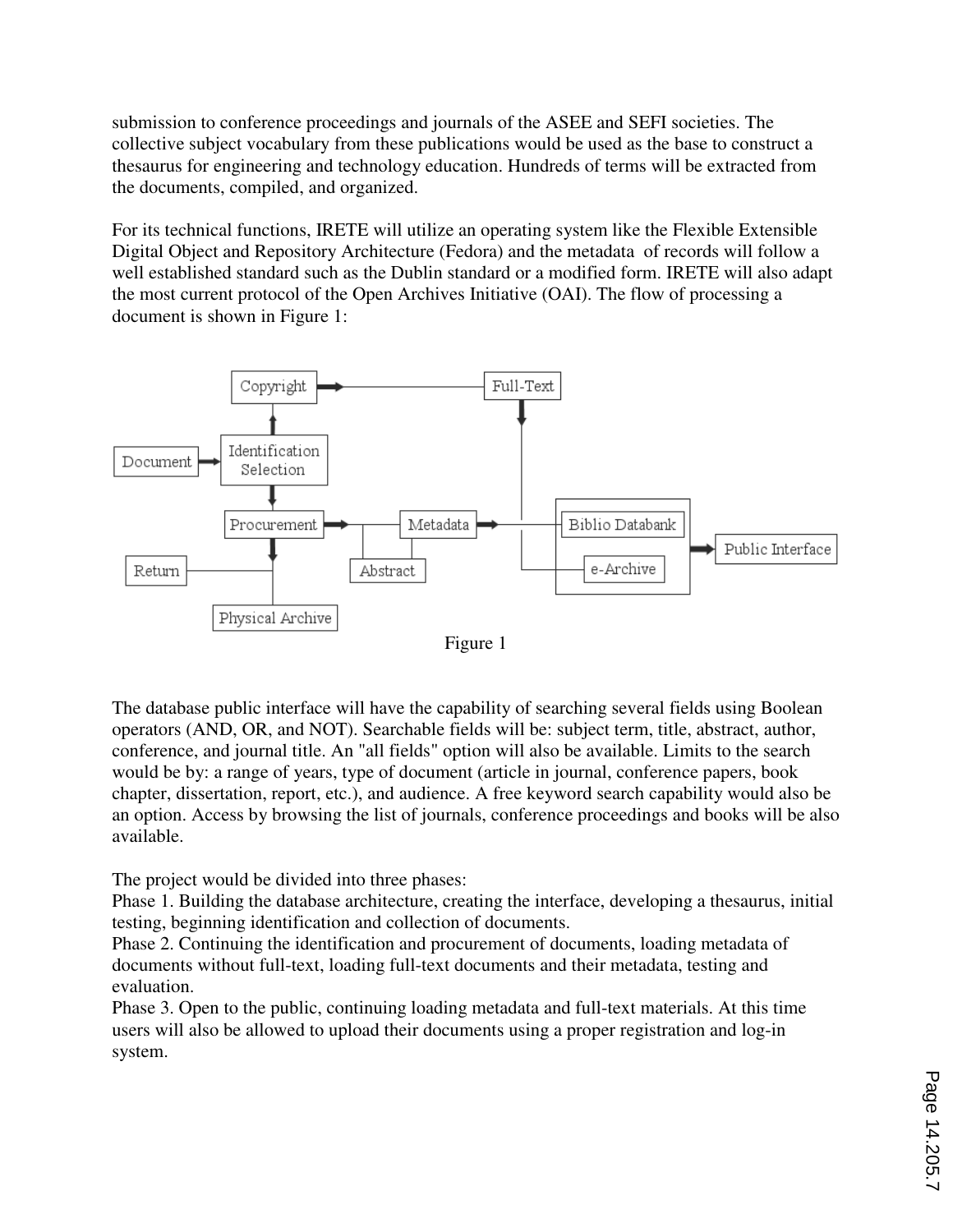#### **Administration, Assessment, and Funding**

A project of this significant magnitude would need a flexible organizational structure that would allow for the best utilization of technical and human resources to accomplish its goals. We envision having an executive group that, following a typical grant funding project, will have a director, one or two co-directors, a technical coordinator and a software expert. This group will serve as the Internal Management Team. This group will be involved in monitoring the progress of the project, its evaluation, and making recommendations for possible technical and other needs. Figure 2 shows the organizational chart.





The principal directors and the two co-principal directors will oversee all operations of the project and make contact with people from other relevant organizations. Their responsibilities will include : contacting publishers and professional organizations in order to secure the usage of bibliographic data; obtaining the procurement of documents; identifying publications such as conference proceedings and journals as target sources for the database; working with other staff in the creation of a thesaurus; participating in the dissemination and evaluation processes of the project; obtaining required agreements to include the documents in the database; participating in testing the database; identifying other potential users for an initial pilot study of the database; overseeing the technical aspects of the project; be part of the Internal Consultation Team; and participating in the evaluation of the project. In addition, other staff will include a Project Technical Coordinator, a Database Technical Expert, a Metadata/Indexing Consultant, a Document Procurement Consultant; a Programmer, and Indexer/Data Entry staff.

The project will also have an External Advisory Group. This committee will be formed by members from the Engineering Library Division (ELD) of the American Society for Engineering Education (ASEE), Science and Technology Section (STS) of the Association of College and Research Libraries (ACRL), and the Engineering Division (ED) of the Special Library Association (SLA). Also, it will have three teaching faculty members, one member from the Information Systems Division (ISD) of ASEE, the two others from international organizations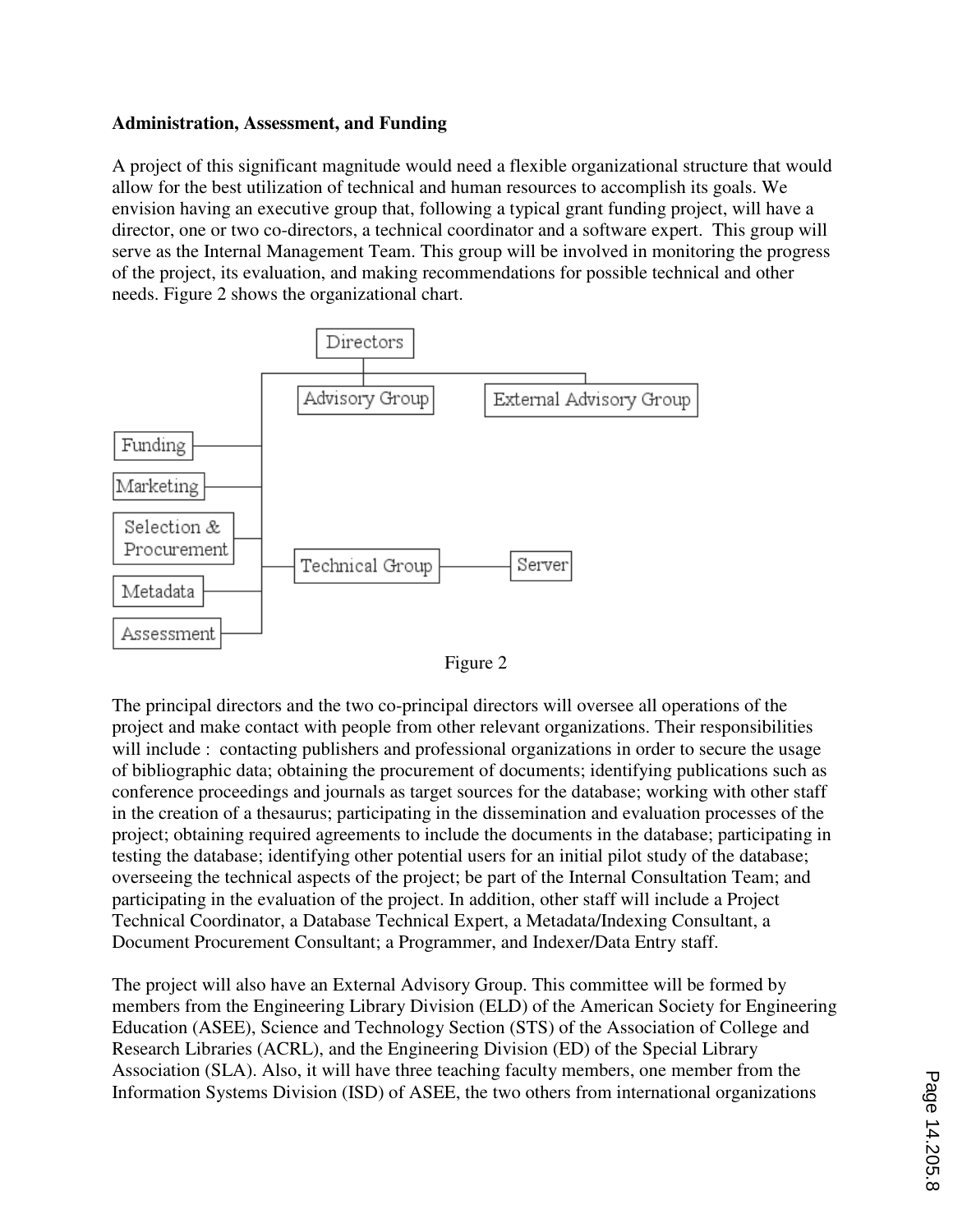such as SEFI. This committee will advise on matters concerning the design and interface of the database, the procurement of documents (for example, older conference proceedings), the dissemination of the database to the targeted audience, and its evaluation.

Funding for repositories comes from diverse sources. Some repositories are built with the efforts of a dedicated group of volunteers while receiving server space from a friendly organization; such is the case of E-Lis<sup>12, 13</sup>. Large repository projects are usually funded by non-profit foundations. It is also possible to receive funding from a government agency in the form of a grant and continuing the project with funds received from the private sector. IRETE as an educational international initiative could benefit from foundation grant awards from both private, national, and international organizations. The estimated  $11$  cost for completing the first stage of this project is nearly \$150,000.

To ensure the success of the project, an assessment mechanism would be introduced in each of project components. This assessment would be done by the Internal Advisory Group and the External Advisory Group. Some key areas of continuing assessment are: 1. Reaching goals for selection and procurement of documents 2. Measuring the quality and effectiveness of the metadata 3. Determining the rate of securing copyright agreements. 4. Evaluating the quality of the interface and 5. Maintaining a flow of document uploading. In addition, surveys and focus groups will be other sources of information for assessment to be obtained from users.

## **Conclusion**

New web technology has allowed for the development of repositories by academic and professional institutions. We have proposed the development of a repository that will focus on engineering education. In this paper, we have demonstrated the benefits of having a repository like IRETE. The functionality of IRETE has been presented, together with the technical aspects of building the repository. Based on the fact that it is designed to use open software, its cost effectiveness and ease of use could be a very significant.

The three major components of the proposed project are: 1. Build a bibliographic database covering the period from 1980 to 1995.

2. Build a bibliographic database covering the period from 1996 to the present (which will be Kept up-to-date).

3. Initiate the uploading of documents - that, according to copyright regulations, are, or can be made available to users for free access. Uploading retrospective full-text documents could start as soon as the infrastructure is completed. At the end of the second stage, it will also have the capability for self-uploading by authors. At stage three, it will be an important repository and the most complete bibliographic database for engineering education.

#### **Bibliography**

1. Powell, J. H. (2006). Engineering Education, in: *Using the Engineering Literature*, Bonnie A. Osif, editor, New York, Routledge, p. 269-285.